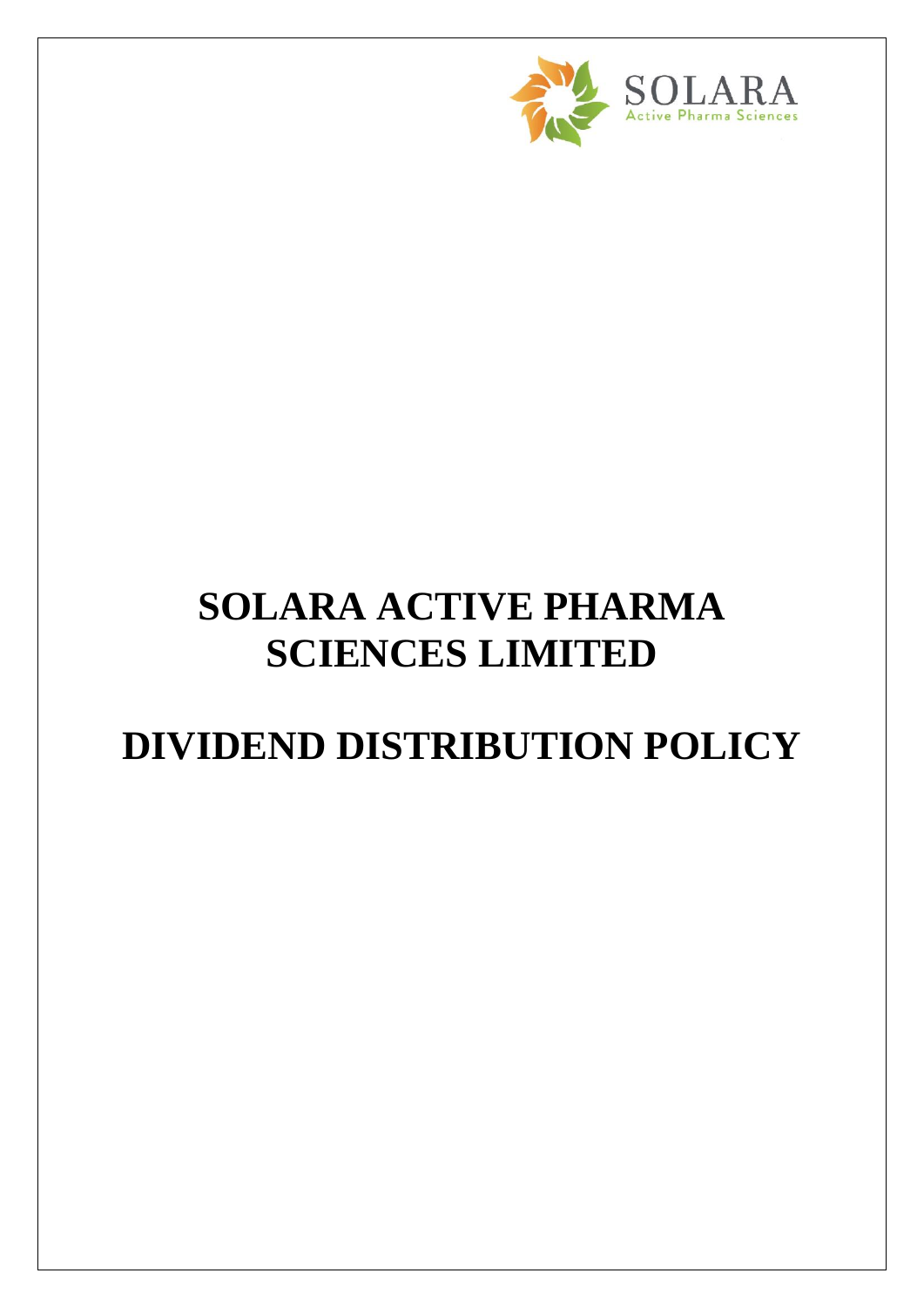

## **DIVIDEND DISTRIBUTION POLICY**

### **I Purpose, Objectives and Scope**

The objective of this Policy is to ensure the right balance between the quantum of dividend paid and amount of profits retained in the business for various purposes. Towards this end, the Policy lays down parameters to be considered by the Board of Directors of the Company for declaration of Dividend from time to time. This Policy will also aid investors in identifying stocks that match their investments objectives.

The Policy is not an alternative to the decision of the Board for recommending dividend, which is made every year after taking into consideration all the relevant circumstances enumerated hereunder or other factors as may be decided as relevant by the Board.

The Policy reflects the intent of the Company to reward its shareholders by sharing a portion of its profits after retaining sufficient funds for growth of the Company.

#### **II Regulatory Framework**

The Securities Exchange Board of India ("SEBI") on July 8, 2016 inserted Regulation 43A in SEBI (Listing Obligations and Disclosure Requirements) Regulations, 2015 (the "LODR"), which requires top five hundred listed companies (based on market capitalization calculated as on March 31 of every financial year) to formulate a Dividend Distribution Policy.

### **III Definitions**

- **1. "Act"** shall mean the Companies Act, 2013 including the Rules made thereunder, as amended from time to time.
- **2. "Applicable Laws"** shall mean the Companies Act, 2013 and Rules made thereunder, the Securities and Exchange Board of India (Listing Obligations and Disclosure Requirements) Regulations, 2015 together with the circulars issued thereunder; as amended from time to time and such other act, rules or regulations which provides for the distribution of Dividend.
- **3.** "**Board**" or "**Board of Directors**" shall mean Board of Directors of the Company.
- **4. "Company"** shall mean Solara Active Pharma Sciences Limited
- **5.** "**Dividend**" includes any interim dividend as defined under the Companies Act, 2013.
- **6. "LODR"** shall mean Securities and Exchange Board of India (Listing Obligations and Disclosure Requirements) Regulations, 2015 together with the circulars issued thereunder; as amended from time to time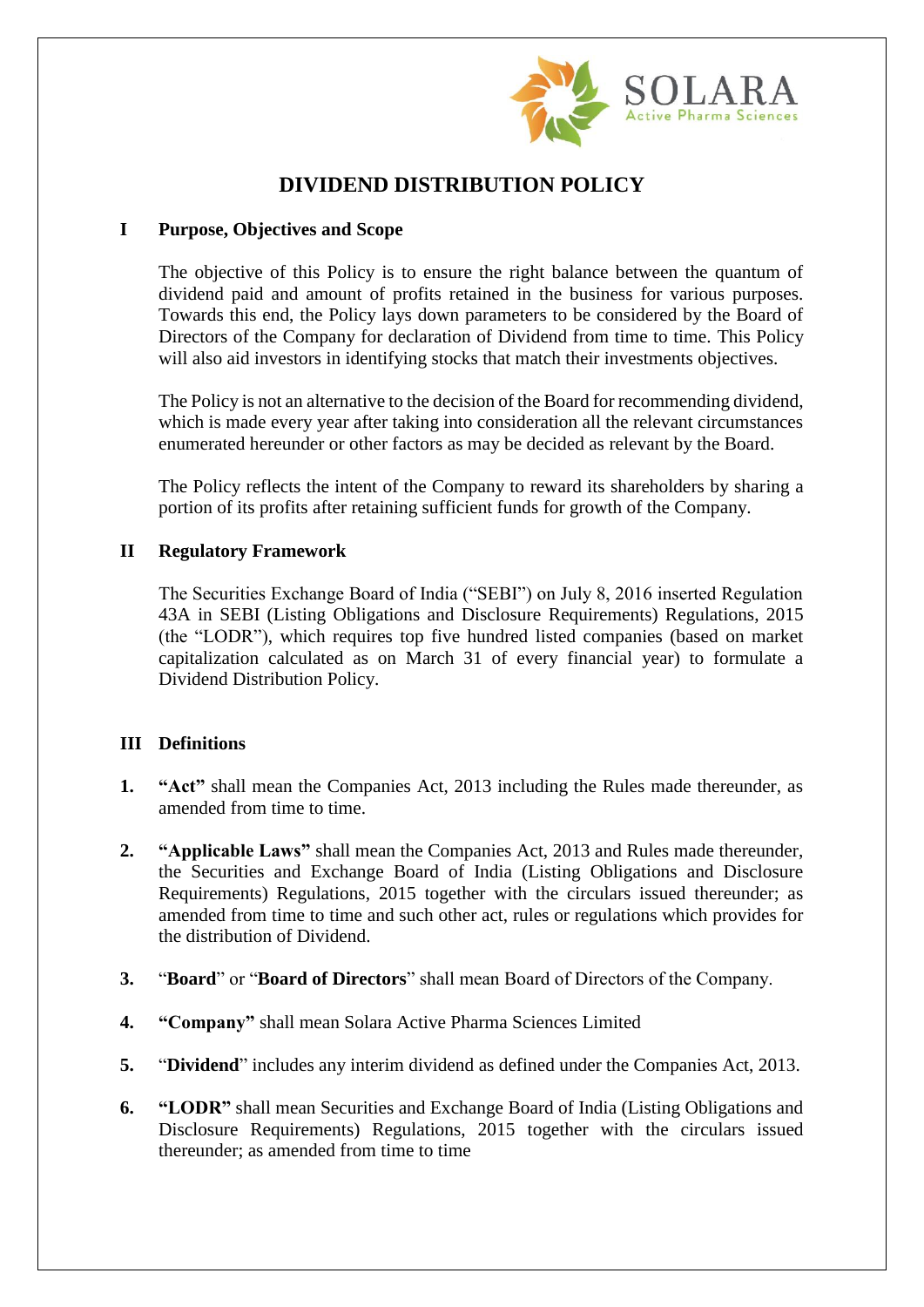

**7. "Policy" or "this Policy"** shall mean the Dividend Distribution Policy.

### **IV Category of Dividends**

Company may declare dividends usually payable for a financial year after the final accounts are ready and the amount of distributable profits is available, which is called final dividend. The Board of Directors shall have the power to recommend final dividend to the shareholders for their approval in the annual general meeting of the Company.

The Board of Directors shall also have the absolute power to declare interim dividend during the financial year, between two annual general meetings as and when they consider it fit.

#### **V Parameters for declaration of Dividend**

The Board of Directors of the Company shall consider the following parameters for declaration of Dividend:

#### **1. Circumstances under which the shareholders may/ may not expect dividend**

The equity shareholders of the Company *may expect dividend* only if the Company is having surplus funds after providing for all the expenses, depreciation etc., and complying with all other statutory requirements of the Act.

Company's immediate expansion plan shall also be an important factor for considering and declaring dividend.

The equity shareholders of the Company *may not expect dividend* under the following circumstances:

- i) whenever it undertakes or proposes to undertake a significant expansion project requiring higher allocation of capital;
- ii) significantly higher working capital requirements adversely impacting free cash flow:
- iii) whenever it undertakes any acquisitions or joint ventures requiring significant allocation of capital;
- iv) whenever it proposes to utilise surplus cash for buy-back of securities;
- v) in the event of inadequacy of profits or whenever the Company has incurred losses; and
- vi) such other instances which the Board of Directors consider relevant.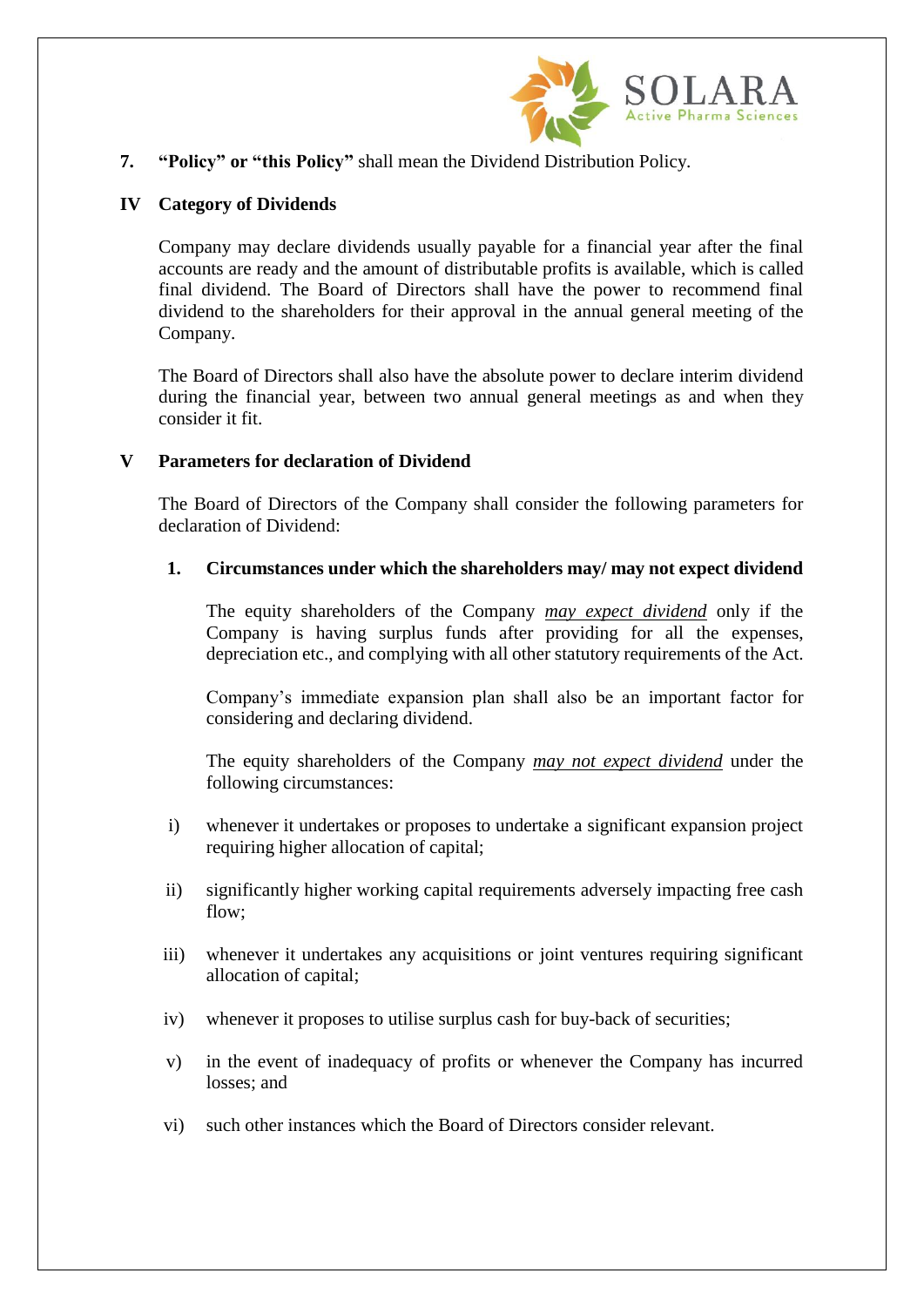

### **2. Financial Parameters**

Subject to the provisions of the Act, dividend shall be declared or paid only:

#### **A. Out of distributable profits of current year or previous financial years:**

- (i) Current financial year's profit:
	- a) after providing for depreciation in accordance with Applicable Laws and such other laws; and
	- b) after transferring to reserves such amount as may be prescribed or as may be otherwise considered appropriate by the Board at its discretion.
- (ii) Profits for any previous financial year(s):
	- a) after providing for depreciation in accordance with Applicable Laws and such other laws; and
	- *b)* remaining undistributed; *OR*
- (iii) A combination of (i)  $&$  (ii) above;

#### **B. Out of Free Reserves - in the event of inadequacy/ absence of profits**

In the event of inadequacy or absence of profits in any year, Company may declare dividend out of free reserves, subject to fulfilment of conditions specified under the Act read with relevant rules and other applicable laws, as amended from time to time.

**C.** Company may, in certain cases, declare dividend using a combination of A and B above.

#### **3. External and Internal Factors**

The decision regarding dividend pay-out is a crucial decision as it determines the amount of profit to be distributed among shareholders and amount of profit to be retained in business.

The Board of Directors will endeavour to take a decision with an objective to enhance shareholders' wealth and market value of the shares.

The Dividend pay-out decision of any company depends upon certain external and internal factors:

#### **i) External Factors**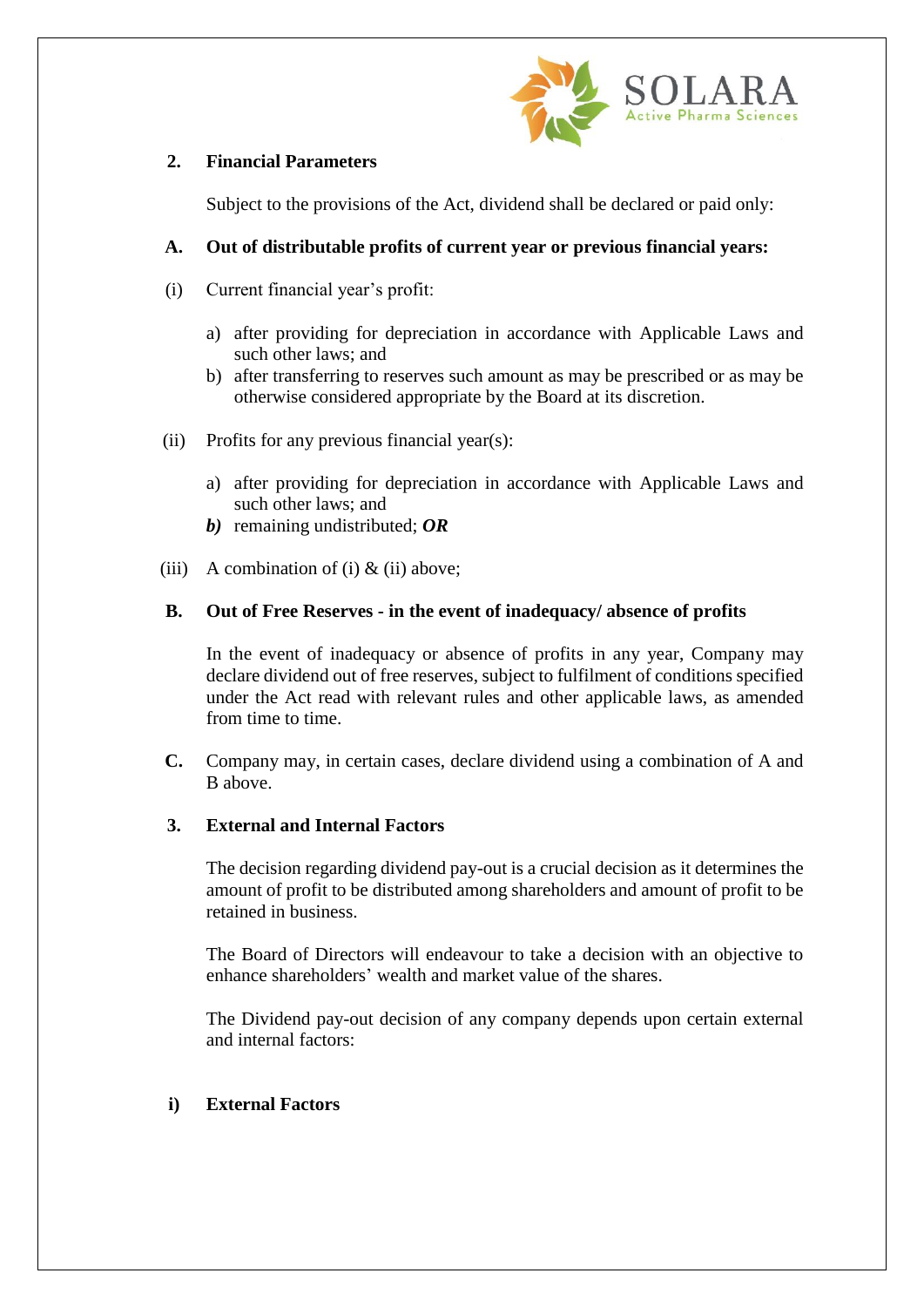

- a) State of Economy in case of uncertain or recessionary economic and business conditions, Board will endeavour to retain larger part of profits to build up reserves to absorb future shocks.
- b) Capital Markets when the markets are favourable, dividend pay-out can be liberal. However, in case of unfavourable market conditions, Board may resort to a conservative dividend pay-out in order to conserve cash outflows.
- c) Statutory Restrictions The Board will keep in mind the restrictions imposed by various laws and regulatory conditions laid down under the Applicable Laws including Tax Laws with regard to declaration of dividend.

#### **ii) Internal Factors**

Apart from the various external factors aforementioned, the Board will take into account various internal factors while declaring Dividend, which inter alia will include:

- a) Profits earned during the year;
- b) Present & future capital requirements of the existing businesses;
- c) Brand/ Business Acquisitions;
- d) Working Capital Requirements;
- e) Outstanding borrowings;
- f) Expansion/ Modernization of existing businesses;
- g) Additional investments in subsidiaries/associates of the Company;
- h) Fresh investments into external businesses;
- i) Past Dividend Trends;
- j) Any other factor as deemed fit by the Board.

#### **4**. **Manner of utilisation of Retained Earnings**

The Board may retain earnings of the Company in order to make better use of the available funds and increase the value of the stakeholders in the long run. The decision of utilization of the retained earnings of the Company shall be based on the following factors:

- i) Market expansion plan;
- ii) Product expansion plan;
- iii) Increase in production capacity;
- iv) Modernization plan;
- v) Diversification of business;
- vi) Long term strategic plans;
- vii) Replacement of capital assets;
- viii) Where the cost of debt is expensive;
- ix) Other such criteria as the Board may deem fit from time to time.

#### **5. Parameters for various classes of shares**